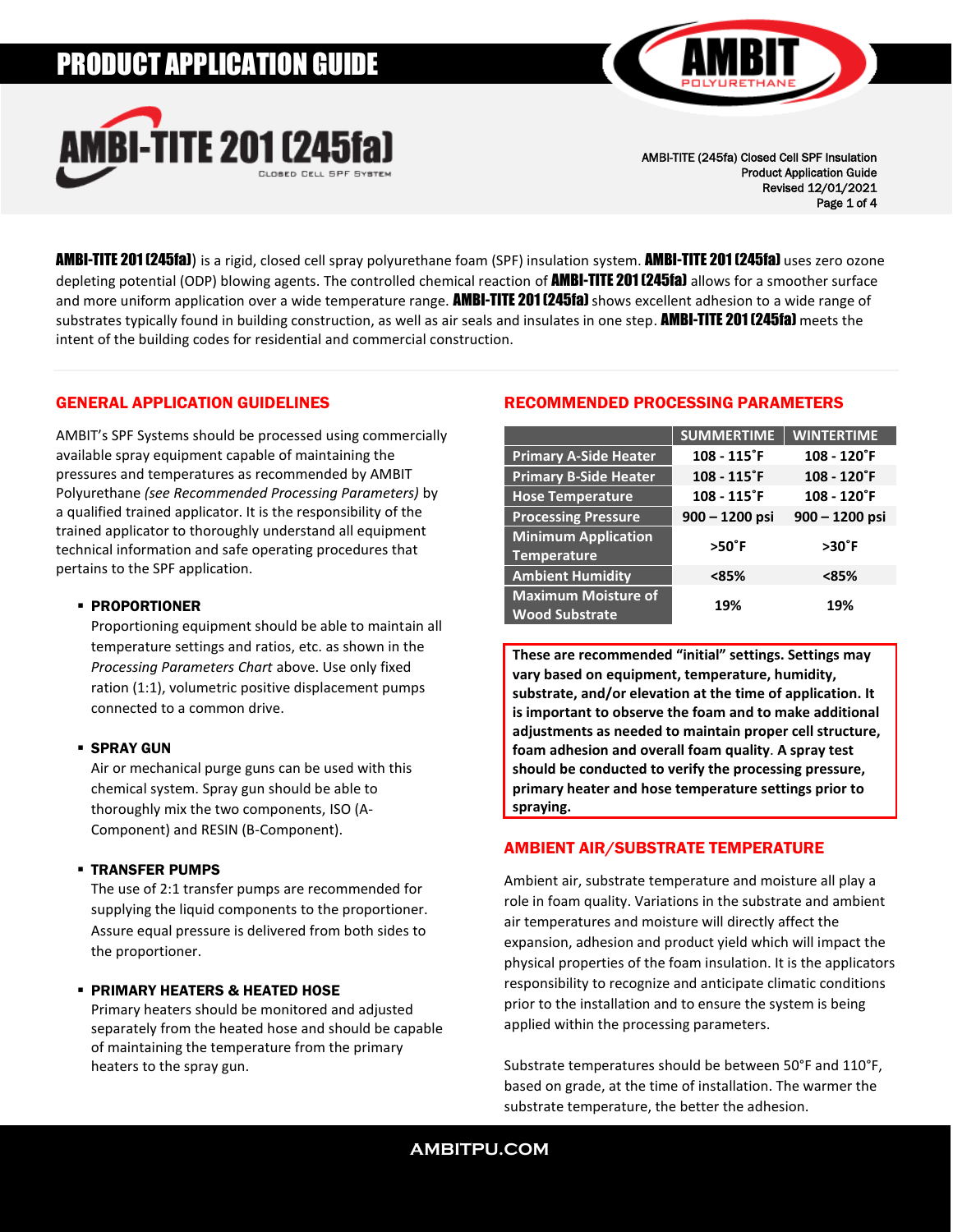**NOTE: Installation occurring in cold weather temperatures may require adjustment of material temperatures, application temperatures, substrate preparation, spray technique and/or environmental conditions. Contact the AMBIT Polyurethane Technical Service Department for assistance.**

## MATERIAL HANDLING

## • CHEMICAL STORAGE

Chemicals must be kept at the recommended temperatures below. Cold chemicals can cause poor mixing, pump cavitation, as well as other chemical processing problems due to higher viscosity at lower temperatures. Hot chemicals can cause drums to bulge due to the reaction of the blowing agent. (see Bulging Drums Section below.)

|                                      | <b>AMBIT PMDI-ISO</b><br><b>ISOCYANATE</b><br>(A-COMPONENT) | <b>AMBI-TITE 201</b><br>(245FA) RESIN<br>(B-COMPONENT) |
|--------------------------------------|-------------------------------------------------------------|--------------------------------------------------------|
| <b>Storage</b><br><b>Temperature</b> | $65 - 110$ °F                                               | $65 - 85$ °F                                           |
| <b>Shelf Life</b>                    | One year<br>(12 months)                                     | Six months<br>(6 months)                               |

**Do not store in direct sunlight. Keep containers tightly sealed when not in use and must be kept upright to prevent leakage. Store away from incompatible materials, food, and drink. Store in properly labelled containers. Observe label precautions.**

## • BULGING DRUMS

Proportioning equipment should be able to maintain all If the drums are bulged due to excessive heat, do not open the drums. Cool the drums for approximately 24 – 48 hours to allow the expanded blowing agent, HFC-245fa, to return to a liquid state. Other means of cooling the drums on site may be necessary, contact the AMBIT Technical Service Department for more information.

## • PROPER FLUSHING & CHANGE OVER PROCEDURE

ISO (A-Component) LINES SHOULD NEVER BE FLUSHED WITH WATER. Only flush ISO (A-Component) lines with more ISO (A-Component). It is imperative to adequately flush the RESIN (B-Component) lines with at least 5 gallons of water when switching between products. When changing out the RESIN (B-Component) from open cell to closed and vice versa or when changing between

different brands of SPF, it is important that the supply hoses and pumps be drained completely, and the drum pump be wiped down to remove any leftover residue from the previous RESIN (B-Component). Mixing of different product types, especially closed cell into open cell, will contaminate the new RESIN (B-component) and can result in off-spec foam that does not comply with the ICC Evaluation Service Report and does not qualify for the AMBIT Limited Lifetime Warranty. It is the SPF applicators responsibility to follow this guideline to ensure that the new RESIN (B-Component) does not become contaminated.

## • WASTE DISPOSAL

Dispose of raw chemical in accordance with local, regional, national, and international regulations as specified. Do not discharge into sewer systems or waterways.

#### • CONTAINER DISPOSAL

Steel drums must be emptied (as defined by RCRA, Section 261.7 and/or in accordance with local, regional, national, and international regulations which may be more stringent) and sent to a licensed drum re-conditioner for reuse, a scrap metal dealer, or an approved landfill. Drums being sent to a scrap dealer or landfill must be punctured or crushed to prevent reuse.

## • SPILL CONTAINMENT & CLEAN UP

Isolate the area. Keep unnecessary and unprotected personnel from entering the area. Spilled material may cause slipping hazard. Ensure adequate ventilation. Contain the spillage. Soak up with non-combustible absorbent material, (ex. sand, earth, diatomaceous earth, vermiculite) and transfer to a suitable and properly labeled container for disposal according to local, regional, national, and international regulations Clean contaminated surface thoroughly.

## • ENVIRONMENTAL PRECAUTIONS

Do not allow uncontrolled discharge of product into the environment. Do not allow material to contaminate ground water system. Prevent product from entering drains. Prevent further leakage or spillage if safe to do so. Local authorities should be advised if significant spillages cannot be contained. If the product contaminates rivers and lakes or drains inform respective authorities.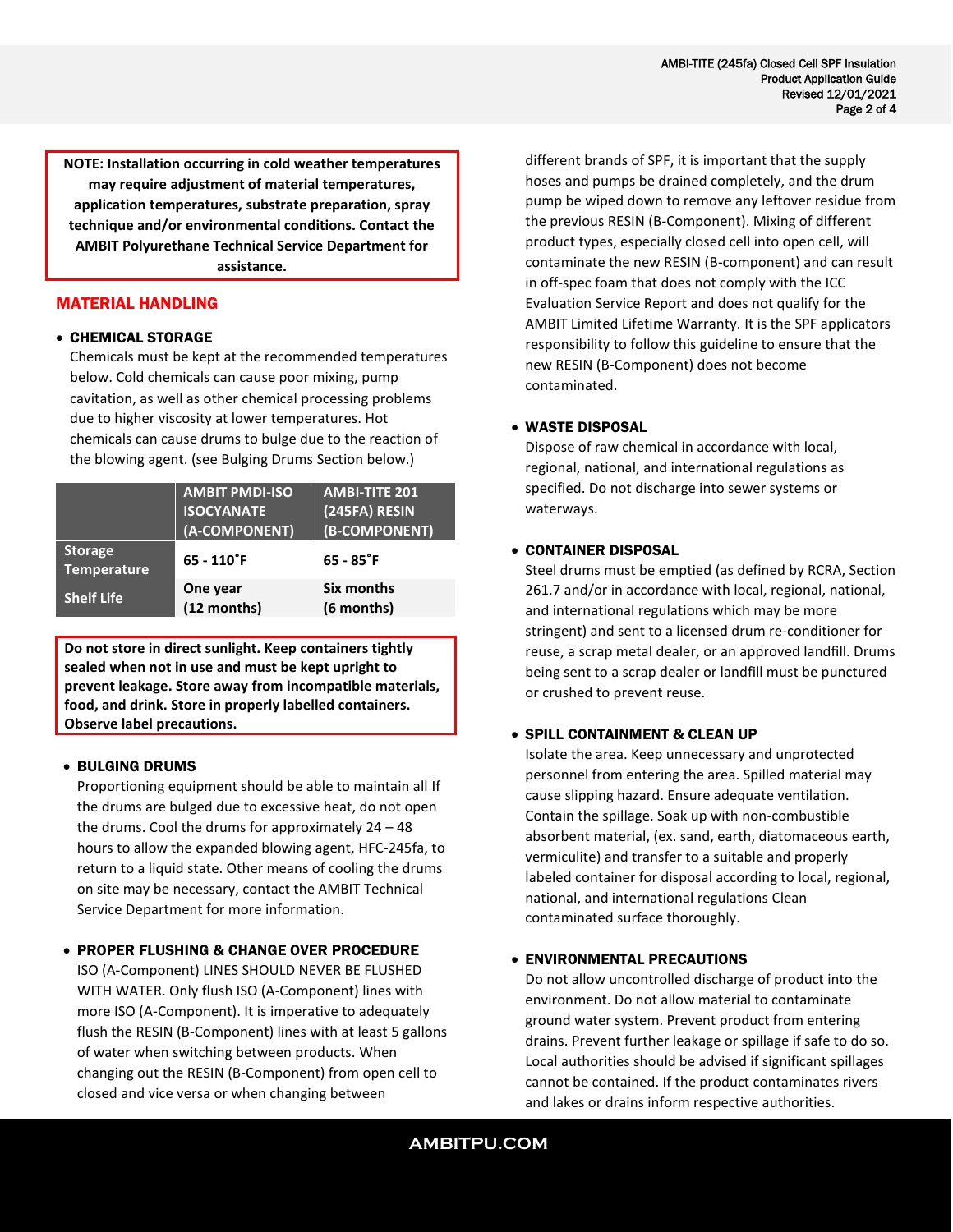## SAFETY AND HANDLING

#### • **RESPIRATORY PROTECTION**

Spraying of polyurethane foam results in the atomizing of the components to a fine mist. Inhalation and exposure to the atomized particles must be avoided. For this reason, AMBIT requires the MANDATORY use of a properly fitted, NIOSH-certified, full-face piece pressure demand selfcontained breathing apparatus (SCBA) or a full-face piece pressure demand supplied air respirator (SAR) with auxiliary self-contained air supply during the installation of any of our spray polyurethane foam (SPF) systems. Respirators should be used in accordance with a respiratory protection program to ensure proper fitting, training, and other important aspects of use. See the "*[Guidance for](https://polyurethane.americanchemistry.com/Resources-and-Document-Library/Guidance-for-Developing-a-Written-Respiratory-Protection-Program.pdf)  [Developing a Written Respiratory Protection Program](https://polyurethane.americanchemistry.com/Resources-and-Document-Library/Guidance-for-Developing-a-Written-Respiratory-Protection-Program.pdf)"*, published by the American Chemistry Council Center for Polyurethane Industry for more information.

Persons with known respiratory allergies should avoid exposure to the ISO (A-Component). The ISO (A-Component) contains reactive isocyanate while the RESIN (B-Component) contains amine and/or catalysts with blowing agents. Both materials must be handled and used with adequate ventilation *(See Ventilation Requirements)*. The vapors must not exceed the TLV (0.02 parts per million) for isocyanates.

## **NOTICE: EXPOSURE CAN OCCUR EVEN WHEN NO NOTICEABLE ODOR IS PRESENT.**

#### • PERSONAL PROTECTIVE EQUIPMENT (PPE)

SPF applicators should avoid breathing vapors or having chemical contact with skin, eyes, and clothing. The use of proper Personal Protective Equipment is required when handling chemicals and include but are not limited to:

- NIOSH approved Full-face mask or hood with fresh air source.
- Overall (preferably heavy cotton) or Tyvek-Pro Tech 'C', Tyvek Pro 'F' disposable coverall.
- Non-permeable protective gloves

For more information on safety and handling, please consult the **AMBI-TITE 201 (245fa)** Safety Data Sheet (SDS).

## JOBSITE SAFETY AND PREPARATION

#### • VENTILATION REQUIREMENTS

AMBIT Polyurethane requires that a mechanical ventilation system be utilized in a workplace where spray polyurethane foam (SPF) is applied. At minimum, the ventilation requirement is needed during spray application and for a period of 24 hours after the foam installation has been completed. Any mechanical ventilation system used in the workspace needs to be able to exhaust air directly to the exterior of the building at a minimum rate of 0.3 Air Changes per Hour (ACH). The volume of the workspace would need to be determined for system design. If, for example, the volume of the workspace is 5,000 ft $^3$  then the minimum capacity of the ventilation system equals 5,000 ft<sup>3</sup> x 0.3 ACH = 1,500 ft<sup>3</sup>/h = 25 ft<sup>3</sup>/min (cfm). 0.3 ACH is the minimum ventilation rate and can be achieved by most commercial ventilation fans. While 0.3 ACH is the minimum recommendation it is recommended that this level be exceeded. The more a workspace can be ventilated, the better. More information can be found in the *["Guidance on](https://polyurethane.americanchemistry.com/Ventilation-Considerations-for-Spray-Polyurethane-Foam.pdf)  [Ventilation During Installation of Interior Applications of](https://polyurethane.americanchemistry.com/Ventilation-Considerations-for-Spray-Polyurethane-Foam.pdf)  [High-Pressure Spray Polyurethane](https://polyurethane.americanchemistry.com/Ventilation-Considerations-for-Spray-Polyurethane-Foam.pdf) Foam"* published by the American Chemistry Council, Spray Foam Coalition.

## • SUBSTRATE PREPARATION

AMBI-TITE 201 (245fa) is suitable for application to most construction materials such as wood, metal, masonry, and concrete. For proper adhesion, substrate must be clean and free of any surface residue such as oil, grease, etc. The physical characteristics of the polyurethane will be affected by the presence of moisture. For this reason, it is imperative that the moisture content of the substrate does not exceed 19%. All substrates must be dry and completely free of rain, condensation, dew, or frost. Moisture will react with the ISO (A-Component) of the chemical system, resulting in off-ratio polyurethane foam as well as, poor adhesion and physical properties. Polyurethane foam applied during these conditions should be removed completely and the substrate should be allowed to dry thoroughly prior to the new installation.

## • HOT WORK

Applicators should ensure the safety of the jobsite and construction personnel by posting appropriate signs warning that all "hot work" such as welding, soldering, and cutting with torches should take place no less than 35 ft. from any exposed foam. If "hot work" must be performed all spray polyurethane foam (SPF) should be covered with